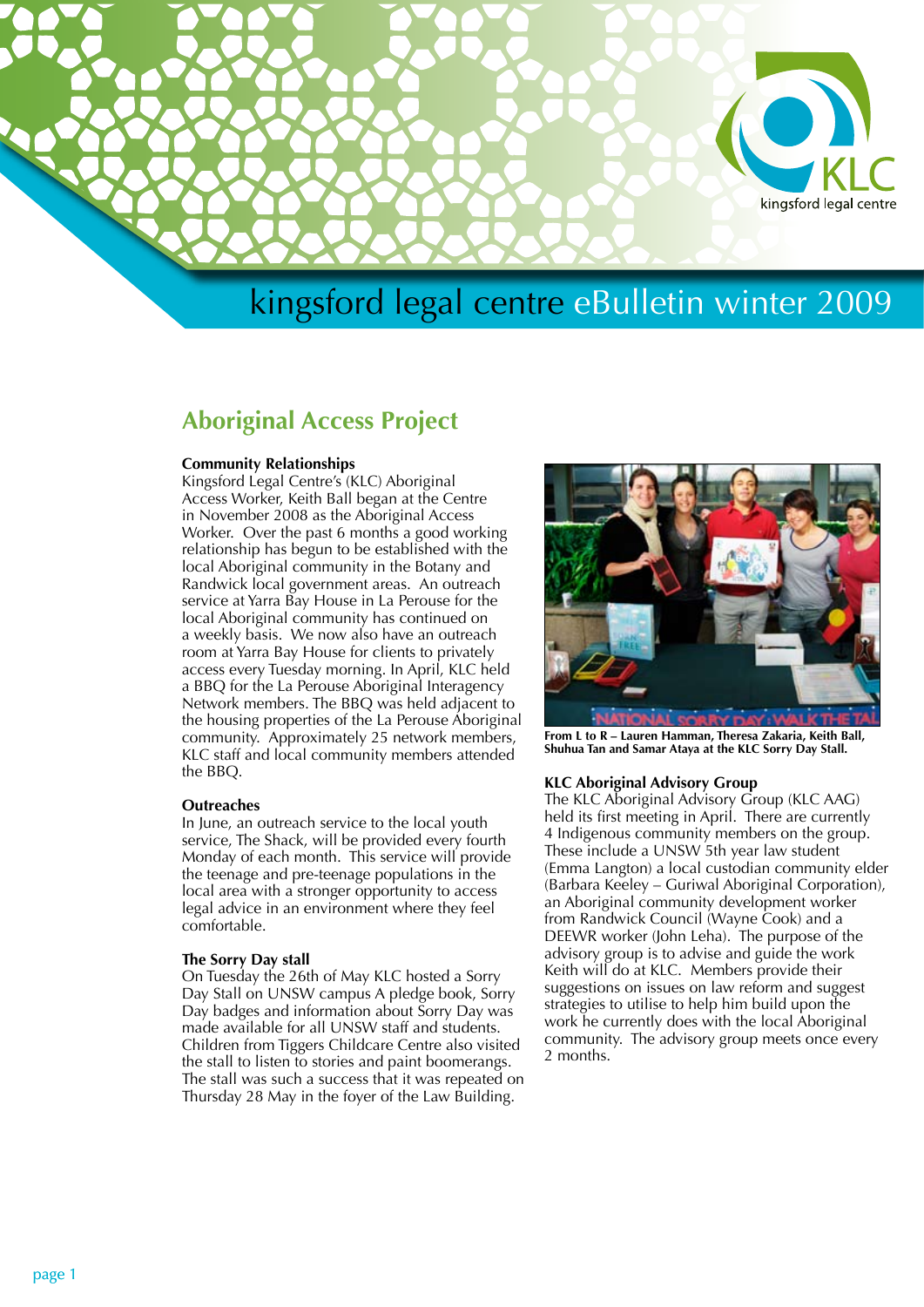

### **KLC Student Seminar**

This semester as part of KLC's educational component, KLC's students were provided with a Working with Indigenous clients and communities session by KLC's Aboriginal access worker. During the session, students were taught about Indigenous identity, current major legal issues for Indigenous people and ways to appropriately and effectively engage and work with Indigenous people and communities. During the session students were also required to conduct group peer to peer learning work on case studies of several different legal and social related issues they may experience when working with Indigenous people.

### **Increase in Indigenous client access to KLC**

KLC's quarterly stats for the period ending March 2009, has seen an increase in the number of Indigenous clients accessing our services. Over this period, 5% of the clients identified as Aboriginal and or Torres Strait Islander. This is the first time this level has been reached since this particular information has been recorded.

## **New Solicitor/Clinical Supervisor at KLC - Emma Golledge**

Emma Golledge joined the KLC team in April on a 12 month contract whilst Teena Balgi is in the Northern Territory. Emma has recently returned from two years living in London where she worked for the Treasury Solicitor acting for the UK Government in judicial review and human rights matters and as a housing lawyer at Paddington Law Centre. Prior to moving to the UK she worked at the Public Interest Advocacy Centre Co-ordinating the Homeless Persons' Legal Service. She was a volunteer solicitor at Kingsford in the past and is excited to be now working at the centre. (She has many years of experience in dividing fence matters through KLC's evening advice).



**Emma Golledge**

## **Consultation on the Protection of Human Rights in Australia**

Since the beginning of the year, Kingsford Legal Centre has been busy promoting the Commonwealth government's consultation on the protection of human rights in Australia. To assist people in making a submission, Kingsford Legal Centre developed a simple 2 page submission. Over 250 have been completed and these have been forwarded to the Consultation Committee by Kingsford Legal Centre.

Workshops and presentations have been made to a several community service organisations, members of the public and meetings of the local interagency groups. KLC has also had information stalls at a number of community events. These included 2009 Yabun Festival, Randwick City Community Fair, Indonesian Information Fair, the Russian Speakers Expo and the Junction Neighbourhood Centre Open Day. To encourage workers to make submission on the human rights issues that their clients face, presentations have been made a number of interagency groups such as the Eastern Suburbs Domestic Violence Network, the Eastern Suburbs Interagency Group, the Eastern Suburbs HACC Forum and the Eastern Sydney Disability Interagency.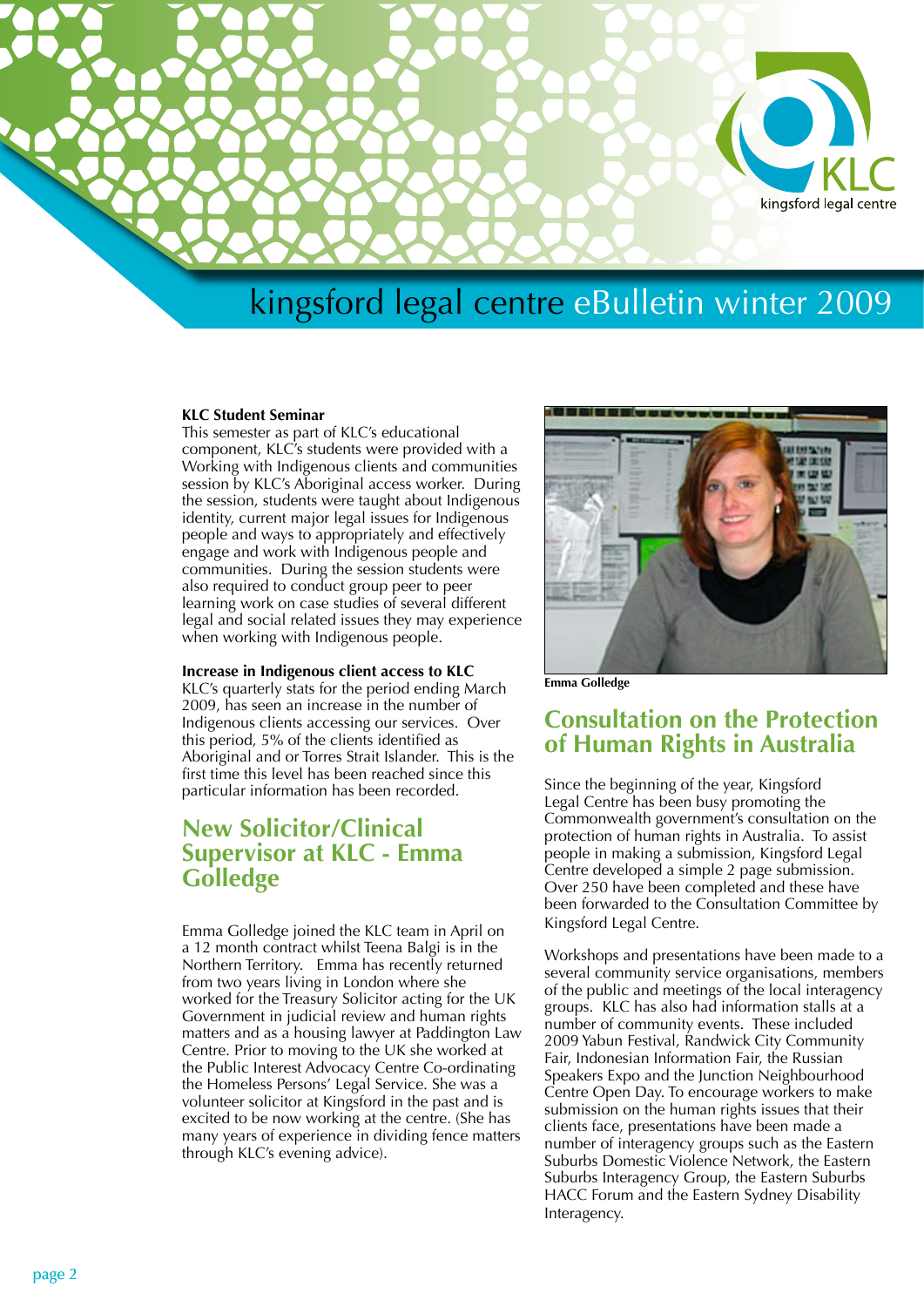

Information and assistance with writing a submission has also been held for several organisations and their clients. This included the Windgap Foundation, a service assisting people with an intellectual disability and their families where several people with an intellectual disability completed a submission, The Shack Youth Centre, The Deli and Holdsworthy Community Centre. A community BBQ was held for the Aboriginal community living at La Perouse where information on human rights and the consultation was provided with submissions being received from community members.

To inform the general public on human rights and the consultation, articles have been published in all of the local community newsletters. Static displays have been held at four of the local community libraries and the Law Library at UNSW. All KLC clients were informed of the consultation and were encouraged to make a submission. KLC has also forwarded a submission to the Committee.



**KLC Human Rights Consultation Library Display**

## **Casework**

Kingsford Legal Centre has had a number of successful outcomes to cases in the last quarter, including:

- winning a claim that our client made at the Industrial Relations Commission for being unfairly dismissed by her employer at an osteopathic clinic; and
- helping a client who incurred \$3,500 worth of fines (for 25 fines) to get the fines annulled when undergoing severe mental health issues, and then they were withdrawn or dismissed under s32 of the Mental Health (Forensic Provisions) Act.

KLC has also helped clients in ongoing legal proceedings to obtain favorable settlements, including:

- a couple who was misled and deceived by a fringe lender into signing a loan agreement to purchase a maths tutoring software (the dispute had been going on for almost 2 years);
- a live-in caretaker who had proceedings against her for a claim of \$12,000 for allegedly withholding rent that she collected from tenants.

### **Student Advocacy**

As part of the Student Advocacy Scheme at Kingsford Legal Centre, students are given the opportunity to draft and submit a plea of guilty on behalf of otherwise unrepresented clients at Waverley Local Court. On 12 May 2009, a KLC student represented an individual in their plea of guilty for possession of drugs at the Future Music Festival. The client was hoping the magistrate would exercise her discretion to deal with the matter pursuant to s10 (1)(a) under the Crimes (Sentencing Procedure) Act 1999, dismissing the charges, ensuring that he would not be disadvantaged in the future by a record of conviction. Whilst Magistrate Gilmore commented that the plea was "excellent" and that "there was nothing more (the student) could have said," she was not willing to sway from her stance on youth drug use. Her argument was that he "should have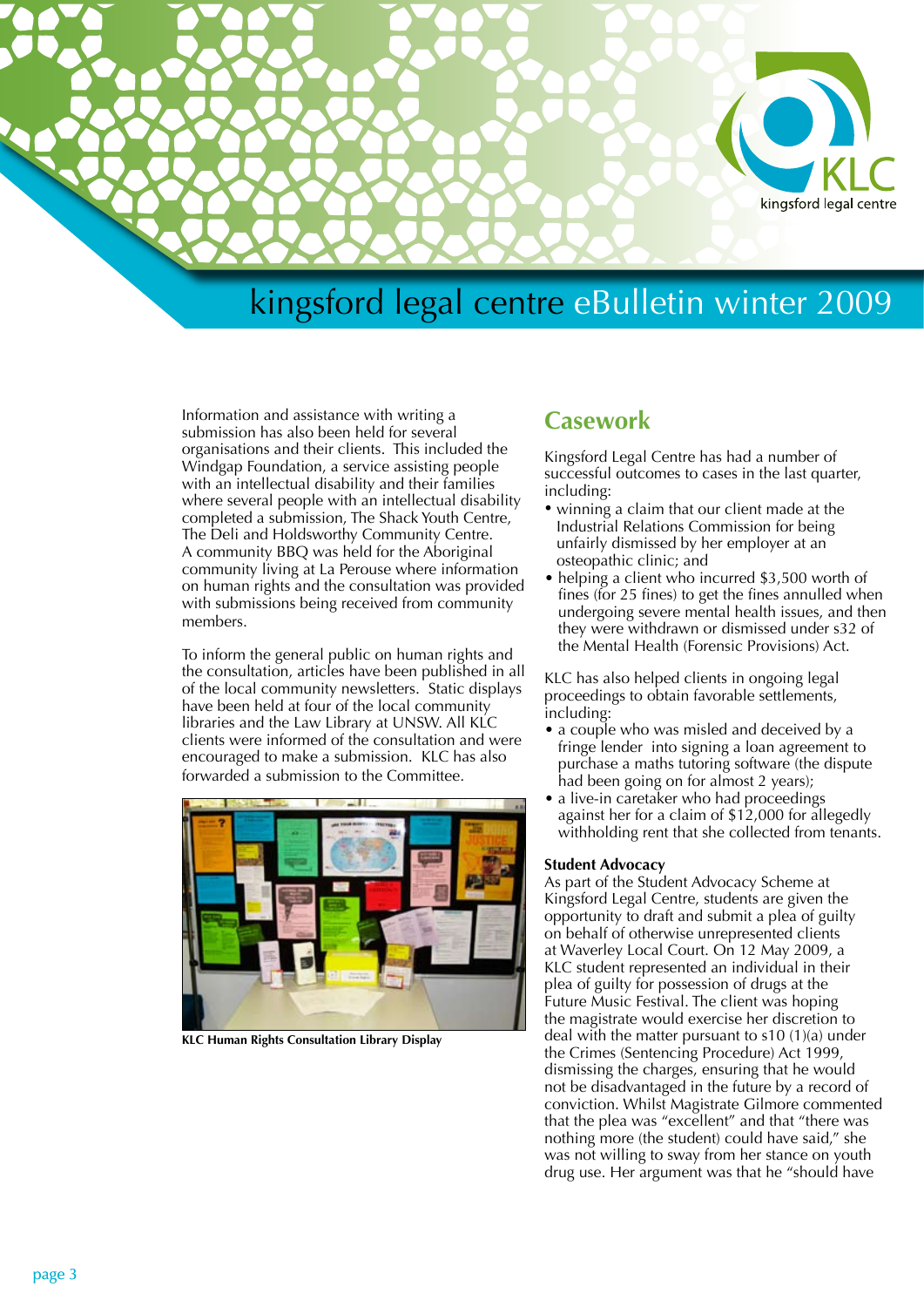

thought of (the consequences) before" he did it. At one point, the magistrate mentioned that the quality of music at these festivals must be particularly poor if youths need to consume drugs to enjoy it. The exercise of powers to sentence under s 10 have been heavily criticised as of late as being an abuse of the legal process and it appears that many individuals are suffering the consequences of this. The client, much to his disappointment, was given the same sentence as all individuals faced with a charge of possession of a small quantity of drugs in this court – a conviction, a fine of \$750, court costs and a victims compensation levy.

## **Community Legal Education**

Kingsford Legal Centre has also presented various Clinical Legal Education workshops for community workers on the legal system, social security, and powers of attorney and enduring guardianships. These workshops are attended by representatives from community services such as South East Neighbourhood Centre and the Junction Neighbourhood Centre, SDN Children's Services, Multiple Sclerosis Society, Windgap, Eastern Respite and Recreation, The Shack and the Eastern Area Tenants Service.

## **Linda Tucker's Study Tour of New York Law Clinics**

KLC Employment Solicitor, Linda Tucker, returned to the Centre in May after spending 5 weeks in New York looking at clinical legal education programs. In April-May Linda was a visiting professor with NYU's Hauser global law school program. She spent this time having meetings with the law school's clinical staff as well as attending some of the clinic seminars and talking to supervising attorneys working in the community services where students were placed. Linda also visited clinicians at Columbia and Fordham University and had the excitement of 4 days in Cleveland for the AALS clinical legal conference.

Linda reported that the clinical work she saw was very different from how we work at KLC with the emphasis on the student experience and crafting the clinics in response rather than starting with the client/community needs and working from there. The clinics also tended to be more subject specific with smaller cohorts, co-supervised between the university clinical staff and attorneys based in external public interest law centres. What did remain a universal theme was the divide between clinical and non-clinical teachers in law schools. Linda will be working on a report and conference paper based on the visit.

## **Training of Singapore legal aid, Vietnamese delegation and Thai court officers**

In the last month KLC gave talks on the Centre and the structure of legal aid services to Thai court officers, a delegation from Vietnam through the Human Rights Technical cooperation scheme and a delegation from Singapore Legal Aid.

## **International Covenant on Economic, Social and Cultural Rights NGO Report**

KLC has collaborated with the Human Rights Law Centre and the National Association of Community Legal Centres on the executive summary and addendum to the above report. KLC students also developed the fact sheets on Indigenous rights, social security, education and health accompanying the report. This week concluding observations of the committee were released which reflected the issues raised in our report.